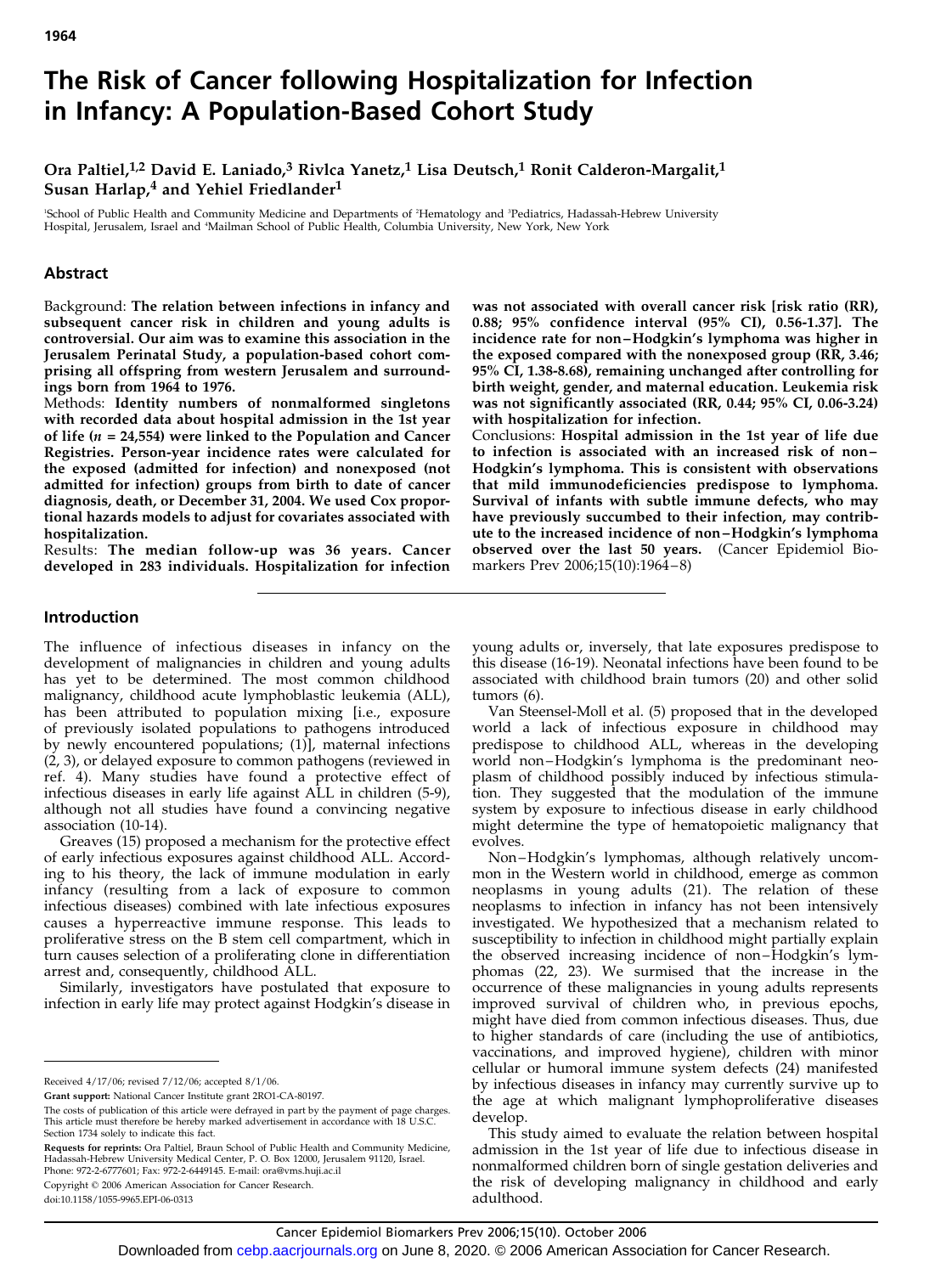| Table 1. Demographic characteristics of cohort members    |  |  |
|-----------------------------------------------------------|--|--|
| who were and were not hospitalized for infection in their |  |  |
| 1st year of life                                          |  |  |

| Variable              | Categories                           | Hospitalized<br>$(N = 2,016)$ ,<br>$n \ (\%)$ | Not<br>hospitalized<br>$(N = 22,538)$ ,<br>$n \ (\%)$ |
|-----------------------|--------------------------------------|-----------------------------------------------|-------------------------------------------------------|
| Gender                | Male                                 | 1,107 (55)                                    | 11,197 (50)                                           |
| Birth weight          | Female<br>$<$ 2,500                  | 909 (45)<br>136(7)                            | 11,341 (50)<br>844 (4)                                |
|                       | 2,500-3,499                          | 1,728 (86)                                    | 19,943 (89)                                           |
|                       | $\geq 3,500$                         | 138(7)                                        | 1,648(7)                                              |
| Birth order           | 1                                    | 428 (21)                                      | 7,146 (32)                                            |
|                       | $\overline{c}$                       | 468 (23)                                      | 5,651 (25)                                            |
|                       | 3                                    | 312 (16)                                      | 3,878 (17)                                            |
|                       | 4                                    | 217 (11)                                      | 2,125(10)                                             |
|                       | $5+$                                 | 583 (29)                                      | 3,702 (16)                                            |
| Socioeconomic status  | High $(1, 2)$                        | 415(21)                                       | 9,094 (40)                                            |
|                       | Medium $(3, 4)$                      | 798 (39)                                      | 8,835 (39)                                            |
|                       | Low $(5, 6)$                         | 803 (40)                                      | 4,609(21)                                             |
| Mother's age at birth | $<$ 20                               | 149 (7)                                       | 1,198(5)                                              |
|                       | $20 - 24$                            | 605(30)                                       | 7,443 (33)                                            |
|                       | 25-29                                | 573 (29)                                      | 6,698(30)                                             |
|                       | 30-34                                | 395 (20)                                      | 4,338 (20)                                            |
|                       | $35+$                                | 286 (14)                                      | 2,663(12)                                             |
| Mother's education    | $0 - 4$                              | 380 (19)                                      | 1,663(7)                                              |
| (maximum years)       | $5 - 8$                              | 748 (37)                                      | 5,669 (25)                                            |
|                       | $9-12$                               | 582 (29)                                      | 7,984 (35)                                            |
|                       | $13+$                                | 213 (11)                                      | 6,426(29)                                             |
|                       | Unknown                              | 93 (4)                                        | 796 (4)                                               |
| Religion and ethnic   | Jewish-Israel                        | 230 (11)                                      | 3,437 (15)                                            |
| origin of mother's    | Jewish-West                          | 867 (43)                                      | 6,573 (29)                                            |
| father                | Asia<br>Jewish-North                 | 597 (30)                                      | 4,223 (19)                                            |
|                       | Africa<br>Jewish-Europe/<br>Americas | 307 (15)                                      | 8,119 (36)                                            |
|                       | Christian/<br>Muslim                 | 15(1)                                         | 186(1)                                                |

NOTE:  $P < 0.0001$  for all comparisons by  $\chi^2$  test.

### Materials and Methods

The Jerusalem Perinatal Study is a population-based research cohort, including all births from 1964 to 1976 to residents of western Jerusalem and its surroundings. The database includes demographic and neonatal information on all 92,408 births and obstetric data on 93%. Depending on date of birth, additional information was collected by interviewing the mothers and through surveillance of admissions to pediatric wards. The cohort has been extensively described in previous publications (25, 26). Comprehensive data about hospitalizations during the 1st year of life were recorded for all infants residing within urban Jerusalem who were born between January 1, 1966 and December 31, 1968 and from January 1, 1971 to December 31, 1972.

The cohort was first linked with the Israel Population Registry to verify identity numbers and update vital status. Data about cancer incidence were obtained from the Israel Cancer Registry updated to December 31, 2004. Thus, the maximum follow-up was 39 years and the median was 36 years. The Cancer Registry has existed since 1960. Compulsory case notification has been grounded in legislation since 1981, but even before this law, cancer registration was considered to be fairly complete with a high rate of histologic verification for registered cases (27). Cancer diagnoses were recorded according to the International Classification of Diseases for Oncology (28) topography and morphology codes. Malignancies were divided into two types: hematopoietic (which included all types of leukemia and lymphomas, both Hodgkin's and non-Hodgkin's) and solid tumors [including tumors of the gastrointestinal tract, chest and

lungs, bone and soft tissues, skin, genitalia (female and male), retina, central nervous system, endocrine system, and female breast]. We further subdivided the malignancies into those occurring in childhood (age <15 years) or young adulthood (>15 years).

There were 27,401 births in the subcohort for whom hospital admission was fully recorded in the 1st year of life. For the current study, we excluded 2,847 of these offspring: 1,903 because they had moderate or severe congenital malformations, 333 who died before their first birthday, 1 who was diagnosed with a malignancy before age 1, and 610 who were twins or triplets. The remaining (included) population was then divided into two groups: the exposed group with at least one hospital admission due to infectious disease in the 1st year of life based on the following International Classification of Diseases (7th revision) diagnoses (29) at hospital discharge (2-138.9, 300, 309, 310, 340, 390-394.9, 400-402.9, 430-432.9, 468- 468.2, 470-475.9, 480-483.9, 490-493.9, 500-502.9, 510-513.9, 516- 519.9, 521, 523-527, 530-532, 536-540, 543, 550-553.9, 571, 572, 575-576.9, 580-582, 585, 587, 590-592.9, 600, 601, 607, 609, 611, 614, 626, 630, 690-698.9, 700, 701, 720, 730, 743) and the second nonexposed group with corresponding dates of birth but no hospitalization for infection in the 1st year of life. Individuals  $(n = 302)$  who were admitted to hospital in the 1st year but whose recorded discharge diagnosis was a noninfectious condition (such as surgery, anemia, and trauma) were included in the nonexposed subgroup.

Data Analysis. General demographic characteristics were available for virtually all members of the cohort. These included sex, birth order, parental age, parental country/ continent of origin (and for Israeli-born parents, grandfather's country of origin), parents' religion (Jewish or other), education (maximum years, in categories of 0-4, 5-8, 9-12, or 13+ years), and socioeconomic status (on a six-point ordinal scale based on father's occupation), birth weight (recorded in grams and assessed here in categories of <2,500, 2,500-3,499, and  $>3,500$  g), and obstetric and birth complications. These factors were compared in the exposed and nonexposed groups.

Incidence rates per 1,000 person-years for all and specific cancers were calculated for exposed and nonexposed individuals. The numerator included all first malignant events that occurred during follow-up, and the denominator was composed of person-years calculated from birth to the date of first cancer diagnosis, death, or the end of follow-up in the study at December 31, 2004. Relative risks were calculated by dividing the incidence rate in exposed with that of nonexposed individuals. Confidence intervals on the risk ratios (RR) were calculated using the Breslow method, and two-tailed Ps were assessed using the mid-P method (30). When RRs significantly different than unity were observed, Cox proportional hazard models were constructed to evaluate the independent contribution of hospital admission in the 1st year of life to the risk of developing malignant disease, controlling for covariables shown to be associated with hospitalization.

Statistical analysis was done using SAS version 9.1 (SAS Institute, Cary, NC) and PEPI version 4.0 (30).

The study was approved by institutional review boards at Hadassah-Hebrew University Hospital (Jerusalem, Israel) and Columbia University (New York, NY).

#### Results

A total of 24,554 offspring was included in the study, of which 2,016 (8%) were admitted at least once for infectious causes in the 1st year of life. The majority (73%) of those admitted for infection were hospitalized only once during their 1st year. Demographic characteristics of the hospitalized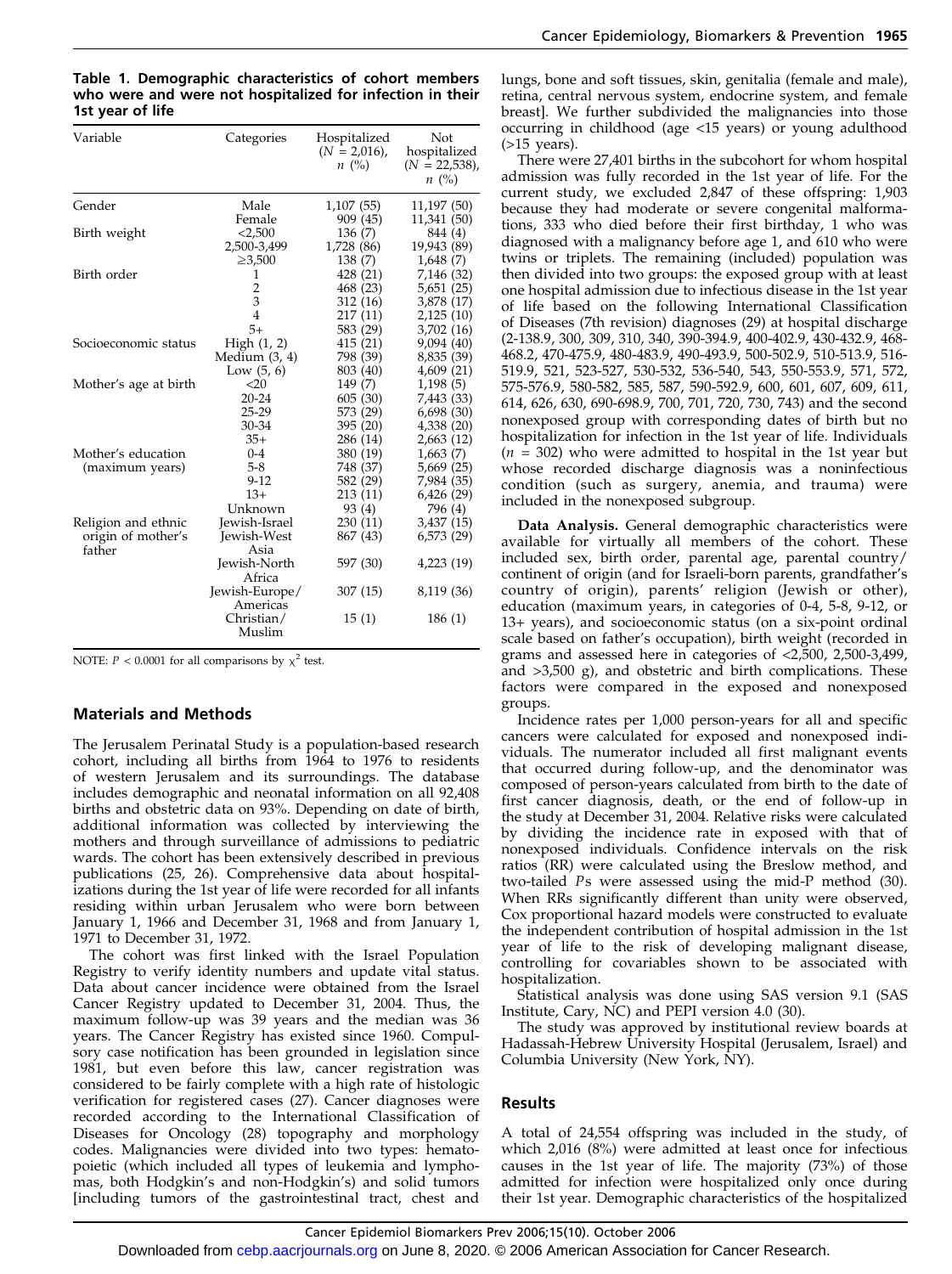and nonhospitalized study cohorts are shown in Table 1. Among the hospitalized population, there were more males than females (55% versus  $45\%$ ;  $P < 0.0001$ ). Infants who were hospitalized for infection were more likely to have lower birth weight, to be of higher birth order, to come from families with lower socioeconomic status, and to have less educated mothers. They were more likely to be from families in which parents or grandparents were born in Western Asia or North Africa than in Israel or developed countries (including Europe, the Americas, and Southern Africa). Minor differences were observed in the distribution of mother's age at birth between hospitalized and nonhospitalized individuals. The distribution of fathers' maximal education and country of origin was similar to that of the mothers (data not shown).

The total person-years contributed by exposed and nonexposed individuals, the number of cases, and the incidence rates per 1,000 person-years (incidence rate) are noted in Table 2. Cancer developed in 283 individuals included in the study population. More than two thirds (69%) of the cancers were solid tumors, whereas 87 cases were of hematopoietic origin. As a whole, the incidence rate of malignancies did not differ between those who were admitted compared with those who were not hospitalized [RR, 0.88; 95% confidence interval (95% CI), 0.56-1.37]. Furthermore, there was no association between the number of admissions for infection in the 1st year and the overall risk of cancer (data not shown). There was a nonsignificant negative relation between infectious hospitalization and solid tumors (RR, 0.66; 95% CI, 0.36-1.21). Moreover, there were no specific categories of solid tumors in which the RR for hospitalization was significantly associated with the exposure (data not shown).

Of the hematopoietic tumors that developed among cohort members (Table 2), 36 (41%) were Hodgkin's lymphomas, 26 (30%) were leukemias, and 25 (29%) were non –Hodgkin's lymphomas. The risk of leukemia was not significantly altered among individuals hospitalized for infection in their 1st year of life (RR, 0.44; 95% CI, 0.06-3.24), and the risk of Hodgkin's disease was nonsignificantly increased in children diagnosed below age 15 years but the finding was reversed in young adults, albeit based on a few observations. On the other hand, the risk of non-Hodgkin's lymphoma was substantially increased (RR, 3.46;  $95\%$  CI, 1.38-8.68; P = 0.019) in the

exposed cohort. An increased risk of non –Hodgkin's lymphoma was observed for hospitalized individuals diagnosed with non-Hodgkin's lymphoma both as children and young adults, but the relation was not statistically significant in children, being based on only one exposed and two nonexposed cases.

Among exposed infants who later developed non–Hodgkin's lymphoma, five were males and one was female. The infections for which they were hospitalized as infants included gastroenteritis, acute bronchitis, pneumonia, otitis media, and fungal infection (moniliasis). Non –Hodgkin's lymphoma developed in one hospitalized child at the age of 8 years and in others at ages 17 to 31. The non-Hodgkin's lymphoma histologies were follicular (one case), diffuse (one mixed small and large cell and one large cell), Burkitt's (one case), and unspecified (two cases). Only one child who subsequently developed non –Hodgkin's lymphoma was admitted for infection more than once in the 1st year.

We constructed a Cox proportional hazards model to assess the independent effect of hospitalization in the 1st year on the risk of non –Hodgkin's lymphoma controlling for potential confounders. After adjusting for sex of the child, birth weight (in categories), and mother's education (as a dichotomy:  $\geq 13$ ) years versus  $\leq 12$  years), the hazard ratio associated with infectious hospitalization in the 1st year was 3.03 (95% CI, 1.19- 7.7;  $P = 0.02$ ). Further adjustment for birth order, socioeconomic status, or maternal origin did not alter the model. None of the covariables in the model altered the hazard ratio by a factor of  $\geq$ 10%. The adjusted hazard ratio for non-Hodgkin's lymphoma among young adults (ages >15 years at diagnosis) was similar to that observed for all non –Hodgkin's lymphoma cases (hazard ratio, 2.91; 95% CI, 1.06-7.97;  $P = 0.038$ ). Cox models were not constructed for the risk of non-Hodgkin's lymphoma in children <15 years of age at diagnosis due to small numbers. We repeated the multivariate analyses after excluding certain subgroups: in the first model, infants admitted for infection only in the 1st week of life were excluded from the exposed group; in the second model, infants admitted in their 1st year for noninfectious causes were excluded from the nonexposed cohort; and in the third model, both of these subgroups were excluded. The results of these additional analyses did not change the 3-fold risk of non – Hodgkin's lymphoma associated with hospital admission for infection (data not shown).

|  | Table 2. Incidence rates of malignant diseases per 1,000 person-years in relation to hospitalization for infection in infancy |  |  |  |  |  |  |  |
|--|-------------------------------------------------------------------------------------------------------------------------------|--|--|--|--|--|--|--|
|--|-------------------------------------------------------------------------------------------------------------------------------|--|--|--|--|--|--|--|

|                                             | Hospitalized     |           | Nonhospitalized  |       | RR   | 95% CI*       | P     |
|---------------------------------------------|------------------|-----------|------------------|-------|------|---------------|-------|
|                                             | $\boldsymbol{n}$ | <b>IR</b> | $\boldsymbol{n}$ | IR    |      |               |       |
| Total person-years                          | 71,999           |           | 789,896          |       |      |               |       |
| Any malignancy                              | 21               | 0.292     | 262              | 0.332 | 0.88 | 0.56-1.37     | 0.59  |
| Hematopoietic malignancy                    | 10               | 0.14      | 78               | 0.10  | 1.41 | $0.73 - 2.71$ | 0.31  |
| Non-Hodgkin's lymphoma                      | 6                | 0.083     | 19               | 0.024 | 3.46 | 1.38-8.68     | 0.019 |
| Hodgkin's lymphoma                          | 3                | 0.042     | 33               | 0.042 | 1.0  | $0.31 - 3.25$ | 0.94  |
| Leukemia                                    |                  | 0.014     | 25               | 0.032 | 0.44 | $0.06 - 3.24$ | 0.45  |
| Malignancy diagnosed at age <15 years       |                  |           |                  |       |      |               |       |
| Any malignancy                              | 4                | 0.133     | 36               | 0.107 | 1.25 | $0.44 - 3.50$ | 0.64  |
| Hematopoietic malignancy                    |                  | 0.066     | 12               | 0.036 | 1.87 | $0.42 - 8.35$ | 0.42  |
| Non-Hodgkin's lymphoma                      |                  | 0.033     | 2                | 0.006 | 5.60 | 0.51-61.81    | 0.25  |
| Hodgkin's lymphoma                          |                  | 0.033     | 3                | 0.009 | 3.74 | 0.39-35.91    | 0.33  |
| Leukemia                                    | 0                |           | 7                | 0.022 |      |               | 0.84  |
| Malignancy diagnosed at age $\geq$ 15 years |                  |           |                  |       |      |               |       |
| Any malignancy                              | 17               | 0.406     | 226              | 0.499 | 0.81 | $0.49 - 1.33$ | 0.42  |
| Hematopoietic malignancy                    | 8                | 0.191     | 66               | 0.146 | 1.30 | $0.63 - 2.73$ | 0.46  |
| Non-Hodgkin's lymphoma                      | 5                | 0.119     | 17               | 0.038 | 3.14 | 1.17-8.61     | 0.042 |
| Hodgkin's lymphoma                          |                  | 0.048     | 30               | 0.067 | 0.72 | $0.17 - 3.01$ | 0.72  |
| Leukemia                                    |                  | 0.024     | 18               | 0.04  | 0.60 | $0.8 - 4.50$  | 0.70  |

Abbreviation: RR, relative risk.

\*Breslow 95% CI.

<sup>†</sup>Incidence rate per 1,000 person-years.

Downloaded from cebp.aacrjournals.org on June 8, 2020. © 2006 American Association for Cancer Research.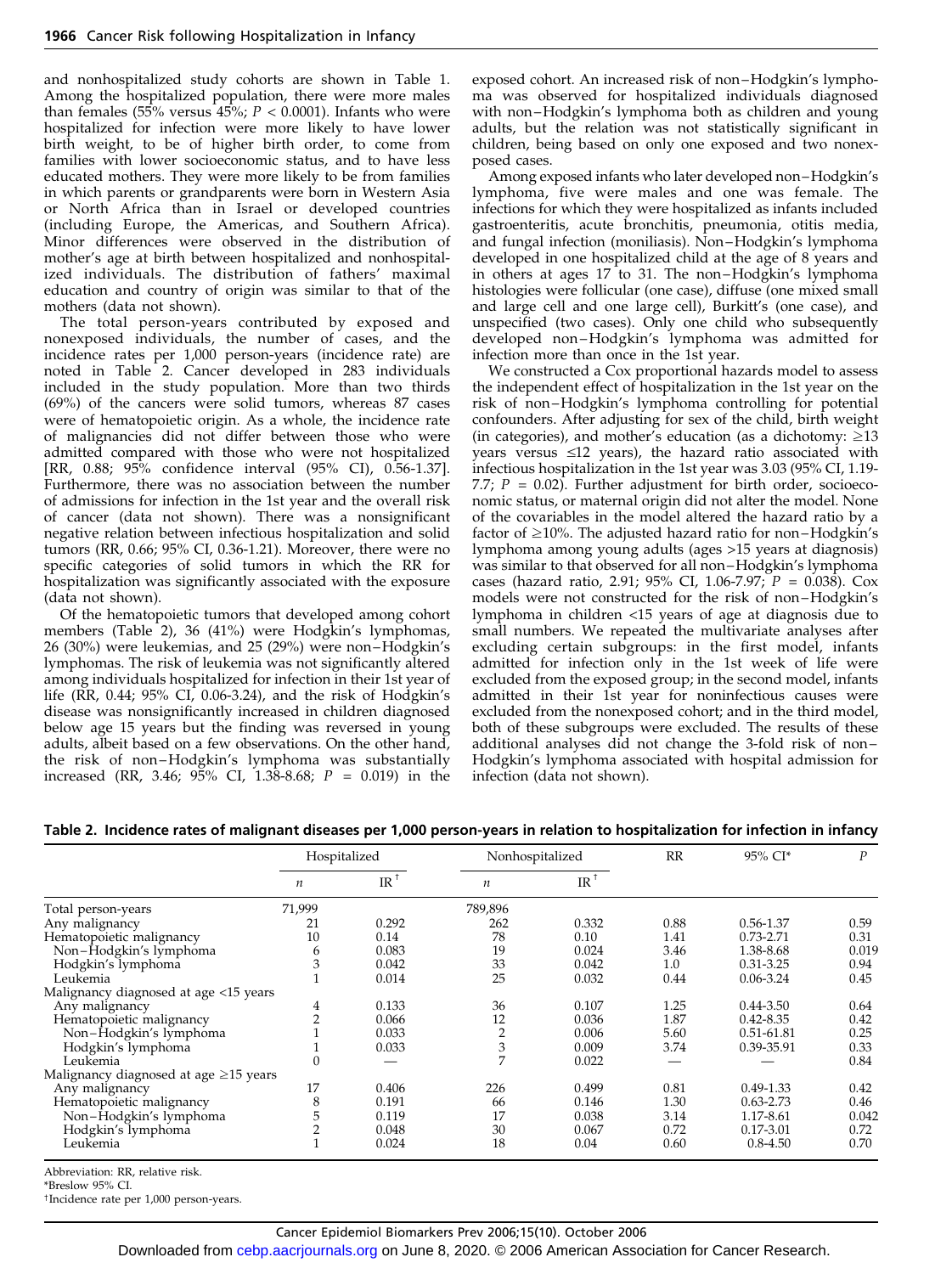#### **Discussion**

The aim of this study was to explore the possible relation between hospital admission in the 1st year of life due to infectious diseases and the risk of developing a subsequent malignancy. We found a 3-fold increased risk of non – Hodgkin's lymphoma after such hospitalizations. Excluding a chance finding, it seems that children admitted to the hospital due to infectious disease in their 1st year of life have a higher risk of developing non-Hodgkin's lymphoma than those without this exposure. In the current study, overall cancer incidence was not related to infectious hospitalizations nor were leukemias or Hodgkin's lymphomas significantly associated with this exposure. An interaction between age of onset for Hodgkin's disease and factors related to infectious exposures in childhood (such as sibship size) has been previously suggested (31). We did not find a significant association between solid tumors and hospitalization for infection (neither among solid tumors as a whole nor at specific sites), although relative risks were below one for both children and young adults.

Some pathogens, such as Helicobacter pylori and EBV, have been found to directly cause lymphoproliferation (reviewed in ref. 21). It is unlikely, however, that children hospitalized because of infection in the 1st year of life experienced the initiation of B-cell or T-cell proliferation at that point only to develop their tumors as young adults. Furthermore, it is unlikely that procedures to which hospitalized infants were exposed during their hospitalizations (such as medications or diagnostic radiation) are responsible for the 3-fold risk of non –Hodgkin's lymphoma observed in this study. Rather, we propose an alternate explanation for the positive relation between hospital admission for infection and the development of non –Hodgkin's lymphoma. The hypothesis raised is that children with a minor immunologic defect, which in previous decades would have caused them to die from relatively common infectious diseases, are today surviving long enough to develop malignancies later in life. In fact, data from the Israel Central Bureau of Statistics show that infant mortality from gastroenteritis and pneumonia/bronchitis fell from 7.7 and 3.9 per 1,000 live births, respectively, in 1950 to 0.4 and 0.9 per 1,000 live births in 1972 (32).

It is well established that immunodeficiency is an important risk factor for non –Hodgkin's lymphoma (33). An increased risk of these neoplasms has been reported with severe genetic immune defects (e.g., Wiskott-Aldrich syndrome; ref. 34), severe acquired immunodeficiencies, such as HIV infection (35), or immunosuppression following organ transplantation (36) but has also been related to much milder immune defects, such as common variable immunodeficiency (37, 38) and even autoimmune disorders (39). The association between altered immunity and non –Hodgkin's lymphoma has been attributed to both immune suppression and immune stimulation (40). Mild immunologic deficiencies may manifest themselves in infection in infancy or recurrent infection in childhood. Indeed, ''nonconventional'' immunodeficiencies are currently thought to be far more common than they were considered to be in the past (41).

Hospitalized children with such defects may currently survive the infancy period due to improved medical treatment, with their subtle immunodeficiency undetected. The latter, in turn, increases their risk of developing lymphoid neoplasms later in life. Thus, selection due to survival of individuals at risk for non –Hodgkin's lymphoma may contribute to the observed increased incidence of non –Hodgkin's lymphoma in developed countries in the past few decades (22). In fact, Hoover (40) suggested that subtle alterations in the immune system may provide important clues in understanding the epidemic increase in non –Hodgkin's lymphoma. Since the mid-1990s, the increase in non –Hodgkin's lymphoma incidence seems to have slowed down (42), but detailed recent analyses of its incidence in international birth cohorts have not been published.

Few studies have specifically addressed infections in the 1st year of life and the subsequent risk of non-Hodgkin's lymphoma. Those that have explored this issue have used a case-control design or followed up children to adolescence but not to adulthood. Roman et al. (2), in a case-control study of non –Hodgkin's lymphoma diagnosed before age 30, examined maternal but not infant infections. Adami et al. (43) examined risk factors for non-Hodgkin's lymphoma in a Swedish cohort of children ages <15 years. The authors reported on infections in the 1st month of life and found no significant association with non –Hodgkin's lymphoma. Pearce et al. (44) found an increased risk of non –Hodgkin's lymphoma in children whose fathers had a high degree of contact with other people through their jobs around the time of the child's birth, raising the possibility that exposure to infection rather than susceptibility is a risk factor for this disease in children. Nyari et al. (45) examined cancers until the age of 14 in relation to ecologic measures of infectious exposures in prenatal and early postnatal life. Unfortunately, ALL in children and non –Hodgkin's lymphoma were reported together, obviating the possibility of detecting a differential effect of infant infections in each tumor type. A recent case-control study of adults with lymphoma (46) showed a protective effect of measles and pertussis infection in childhood, but infectious hospitalization in infancy was not specifically reported. Similarly, data on this exposure were not reported in the study by Bernstein and Ross (47), which found that a history of kidney and eye infections (in women) and respiratory infection or flu (in men) in the 10 years before diagnosis was more common in adults with non –Hodgkin's lymphoma than in controls.

The strength of the current work lies in its being a historical population-based cohort study with a relatively long follow-up period, past the age of onset of childhood malignancies. Ascertainment of exposure was done in a nonbiased and uniform manner for study participants without any reference to the outcome of interest. Hospitalization in the 1st year of life, although underestimating mild infection, is a nonbiased proxy for moderate and severe infectious disease. Although pediatricians and emergency room physicians frequently err on the side of caution in hospitalizing infants, they would have done so without knowledge of the child's inherent risk of cancer. It is possible that low socioeconomic status, large family size, or poor maternal education would sway an otherwise hesitant physician toward hospitalization. However, even after adjusting for these factors, the positive association between infection and non –Hodgkin's lymphoma in this study remained. As for assessment of outcome, the Israel Cancer Registry is a population-based registry protected by law, access to the health care system in the country is universal, and there is no evidence to presume that exposed individuals would be more or less likely to have their cancers ascertained. Total emigration from this cohort is estimated at only 0.7%.

The study was limited by small numbers of incident cancer cases, with insufficient power to fully assess cancer risks by age at onset. We had complete information on hospitalizations in infancy only for a subset of our original cohort. A further limitation is the inability to measure the actual exposure to infectious diseases that did not end in hospital admission. By using admission as the exposure criterion, we selected the children who were sicker than others and theoretically may harbor minor immunologic defects. Doing so, we might have missed the effect that common infectious diseases have on the modulation of the immune system of most children. On the other hand, by removing children with congenital anomalies from the analysis, we may have excluded those with major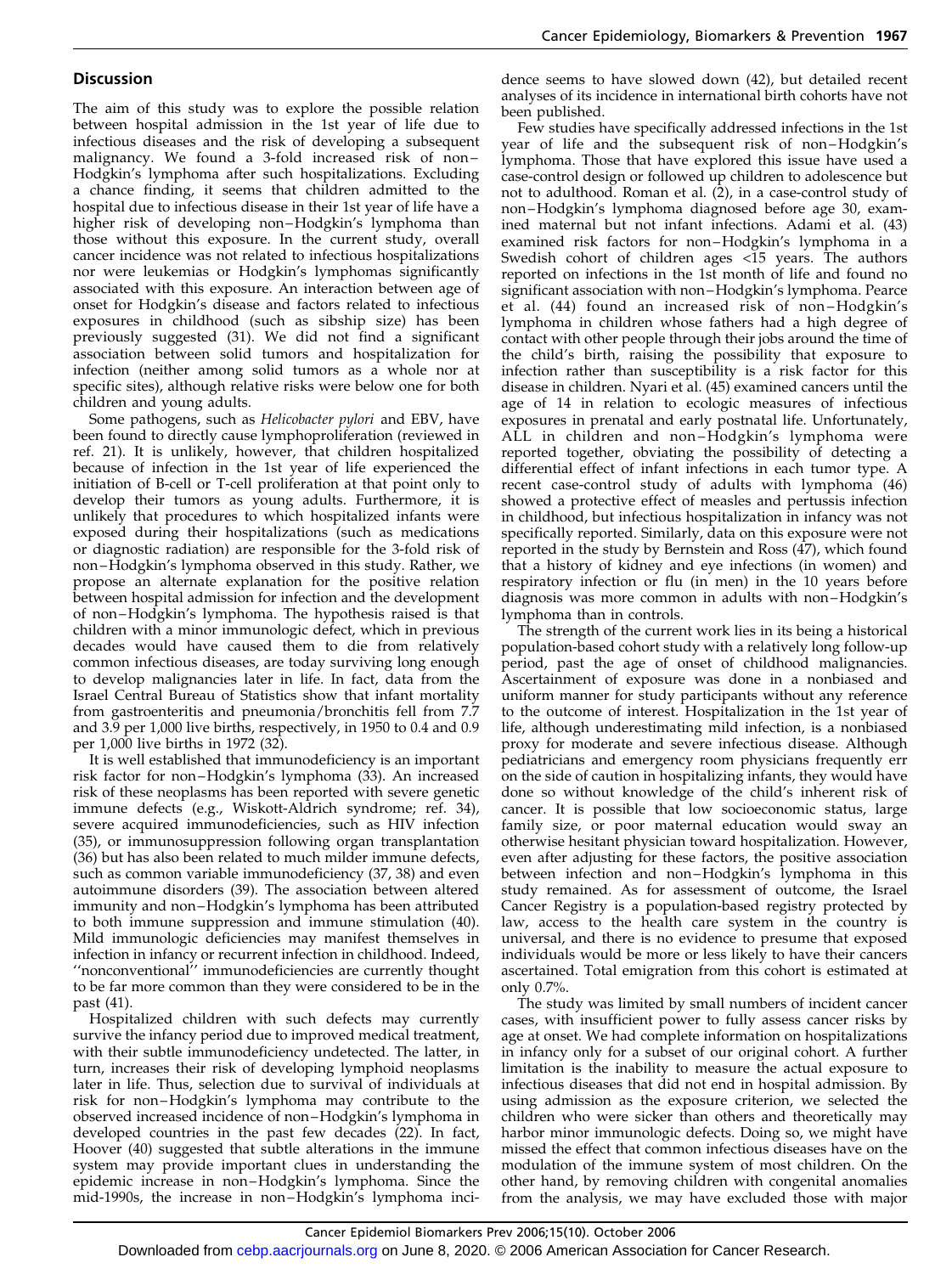immune system defects. Due to the small numbers of hospitalized children with specific malignancies, we were not able to subdivide the hospitalized children according to their precise infectious diagnosis. Due to frequent changes in the classification of lymphoid neoplasms and the long follow-up period of the study, it is possible that some of the lymphomas were classified as leukemias.

The higher risk of developing non –Hodgkin's lymphoma in children admitted to the hospital for infection observed in this cohort adds to the accumulating evidence of immunologic factors involved in the development of malignant disease in children and young adults. The main strengths of the study are the unbiased assessment of exposure, which did not rely on the memory of parents for reporting infectious disease, the long follow-up, and the unbiased, presumed near-complete ascertainment of outcome. Assuming confirmation of our results in other population-based cohorts, further research must determine whether the observed findings are due to infection per se or, as suggested, due to survival of susceptible individuals.

#### References

- 1. Kinlen LJ. Infection and childhood leukemia. Cancer Causes Control 1998;9:  $237 - 9.$
- 2. Roman E, Ansell P, Bull D. Leukemia and non-Hodgkin's lymphoma in children in young adults: are prenatal and neonatal factors important determinants of disease? Br J Cancer 1997;76:406 – 15.
- 3. Naumberg E, Belloco R, Cnattingius S, Jonzon A, Ekbom A. Perinatal exposure to infection and risk of childhood leukemia. Med Pediatr Oncol 2002;38:391 – 7.
- 4. McNally RJQ, Eden TOB. An infectious etiology for childhood acute leukemia: a review of the evidence. Br J Haematol 2004;127:243 – 63.
- 5. Van Steensel-Moll HA, Valkenburg HA, van Zanen GE. Childhood leukemia and infectious diseases in the first year of life: a register-based case-control study. Am J Epidemiol 1986;124:590 – 4.
- 6. McKinney PA, Juszczak E, Findlay E, Smith K, Thomson CS. Pre- and perinatal risk factors for childhood leukemia and other malignancies: a Scottish case control study. Br J Cancer 1999;80:1844 – 51.
- 7. Perrillat F, Clavel J, Auclerc MF, et al. Day-care, early common infections, and childhood acute leukemia: a multicenter French case-control study. Br J Cancer 2002;86:1064 – 9.
- 8. Chan LC, Lam TH, Li CK, et al. Is the timing of exposure to infection a major determinant of acute lymphoblastic leukemia in Hong Kong? Paediatr Perinat Epidemiol 2002;16:154-65.
- 9. Canfield KN, Spector LG, Robison LL, et al. Childhood and maternal infections and risk of acute leukemia in children with Down syndrome: a report from the Children's Oncology Group. Br J Cancer 2004;91:1866 – 72.
- 10. Jourdan-Da Silva N, Perel Y, Mechinaud F, et al. Infectious diseases in the first year of life, perinatal characteristics, and childhood acute leukemia. Br J Cancer 2004;90:139 – 45.
- 11. Schuz J, Kaletsch U, Meinert R, Kaatsch P, Michaelis J. Association of childhood leukemia with factors related to the immune system. Br J Cancer 1999;80:585 – 90.
- 12. Rosenbaum PF, Buck GM, Brecher ML. Allergy and infectious disease histories and the risk of childhood acute lymphoblastic leukemia. Paediatr Perinat Epidemiol 2005;19:152 – 64.
- 13. Neglia JP, Linet MS, Shu XO, et al. Pattern of infection and day care utilization and risk of acute lymphoblastic leukemia. Br J Cancer 2000;82:  $234 - 40.$
- 14. McKinney PA, Cartwright RA, Saiu JM, et al. The inter-regional epidemiological study of childhood cancer (IRESCC): a case control study of aetiological factors in leukaemia and lymphoma. Arch Dis Child 1987;62:  $279 - 87.$
- 
- 15. Greaves MF. Aetiology of acute leukaemia. Lancet 1997;349:344–9.<br>16. Gutensohn N, Cole P. Childhood social environment and Hodgkin's disease. N Engl J Med 1981;304:135 – 40.
- 17. Gutensohn NM. Social class and age at diagnosis of Hodgkin's disease: new epidemiologic evidence for the ''two disease hypothesis.'' Cancer Treat Rep 1982;66:689 – 95.
- 18. Glaser SL, Keegan TH, Clarke CA, et al. Exposure to childhood infections and risk of Epstein-virus-defined Hodgkin's lymphoma in women. Int J Cancer 2005;115:599 – 605.
- 19. Chang ET, Zheng T, Weir EG, et al. Childhood social environment and Hodgkin's lymphoma. New findings from a population-based case-control study. Cancer Epidemiol Biomarkers Prev 2004;13:1361 – 70.
- 20. Linet MS, Gridley G, Cnattingius S, et al. Maternal and perinatal risk factors for childhood brain tumors (Sweden). Cancer Causes Control 1996;7: 437 – 48.
- 21. Fisher SG, Fisher RI. The epidemiology of non-Hodgkin's lymphoma. Oncogene 2004;23:6524 – 34.
- 22. Devesa SS, Fears T. Non-Hodgkin's lymphoma time trends: United States and international data. Cancer Res 1992;52:5432 – 40s.
- 23. McNally RJ, Roman E, Cartwright RA. Leukemias and lymphomas: time trends in the UK, 1984-93. Cancer Causes Control 1999;10:35 – 42.
- 24. Casanova J-L, Abel L. Inborn errors of immunity to infection: the rule rather than the exception. J Exp Med 2005;202:197 – 201.
- 25. Harlap S, Davies AM, Grover NB, Prywes R. The Jerusalem Perinatal Study: the first decade 1964-73. Isr J Med Sci 1977;13:1073 – 91.
- 26. Davies AM, Prywes R, Tzur B, Weiskopf P, Sterk VV. The Jerusalem perinatal study. 1. Design and organization of a continuing, communitybased, record-linked survey. Isr J Med Sci 1969;5:1095 – 6.
- 27. Steinitz R. Parkin DM, Young JL, Bieber CA, Katz L. Cancer incidence in Jewish migrants to Israel, 1961-1981. Lyon, France: IARC Scientific Publication No. 98; 1989.
- 28. WHO. International Classification of Diseases for Oncology: morphology of neoplasms. 3rd ed. Geneva, Switzerland: WHO; 2000.
- 29. National Center for Health Statistics. International classification of diseases adapted for use in the United States. Revised ed. Washington, DC: U.S. Department of Health, Education, and Welfare, Public Health Service, Public Health Service Publication No. 719; 1962.
- 30. Abramson JH, Gahlinger PM. Computer programs for epidemiologic analysis: PEPI version 4.0. Salt Lake City, UT: Sagebrush Press; 2004.
- 31. Westergaard T, Melbye M, Pedersen JB, Frisch M, Olsen JH, Andersen PK. Birth order, sibship size, and risk of Hodgkin's disease in children and young adults: a population based study of 31 million person years. Int J Cancer 1997;72:977 – 81.
- 32. Kark SL, Mainmar N, Peretz E. Infant mortality in the Jewish population of Israel. In: Israel Central Bureau of Statistics Special Series No. 453. Late fetal and infant deaths, 1948-1972 [in Hebrew]. Jerusalem, Israel; 1974. p. 35 – 7.
- 33. Knowles DM. Immunodeficiency-associated lymphoproliferative disorders. Mod Pathol 1999;12:200 – 17.
- 34. Filipovich AH, Mathur A, Kamat D, Shapiro RS. Primary immunodeficiencies: genetic risk factors for lymphoma. Cancer Res 1992;52:5465 – 7s.
- 35. Levine AM. Lymphoma complicating immunodeficiency disorders. Ann Oncol 1994;5 suppl 2:29 – 35.
- 36. Kinlen L. Immunosuppressive therapy and acquired immunological disorders. Cancer Res 1992;52:5474 – 6s.
- 37. Mellemkjaer L, Hammarstrom l, Andersen V, et al. Cancer risk among patients with IGA deficiency or common variable immunodeficiency and their relatives: a combined Danish and Swedish study. Clin Exp Immunol 2002;130:495 – 500.
- 38. Kinlen LJ, Ebster AD, Bird AG, Halle R, Peto J, Soothill JF, Thompson RA. Prospective study of cancer in patients with hypogammaglobulinemia. Lancet 1985;1:263 – 6.
- Zintzaras E, Voulgarelis M, Moutsopoulos HM. The risk of lymphoma development in autoimmune disease: a meta-analysis. Arch Intern Med 2005;165:2337 – 44.
- 40. Hoover RN. Lymphoma risks in populations with altered immunity—a search for mechanism. Cancer Res 1992;52:5477 8s.
- 41. Casanova JL, Fieschl C, Bustamante, et al. From idiopathic infectious diseases to novel primary immunodeficiencies. J Allergy Clin Immunol 2005;  $116:426 - 30$
- 42. Morton LM, Wang SS, Devesa SS, Hartge P, Weisenburger DD, Linet MS. Lymphoma incidence patterns by WHO subtype in the United States, 1992- 2001. Blood 2006;107:265 – 76.
- 43. Adami J, Glimelius B, Cnattingius S, et al. Maternal and perinatal factors associated with non-Hodgkin's lymphoma among children. Int J Cancer 1996;65:774 – 7.
- 44. Pearce MS, Cotterill SJ, Parker L. Father's occupational contacts and risk of childhood leukemia and non-Hodgkin lymphoma. Epidemiology 2004;15:  $352 - 61.$
- 45. Nyari TA, Dickinson HO, Parker L. Childhood cancer in relation to infections in the community during pregnancy and around the time of birth. Int J Cancer 2003;104:772 – 7.
- Becker N, Deeg E, Nieters A. Population-based study of lymphoma in Germany: rationale, study design, and first results. Leuk Res 2004;28:  $713 - 24.$
- 47. Bernstein L, Ross RK. Prior medication use and health history as risk factors for non-Hodgkin's lymphoma. Preliminary results from a case-control study in Los Angeles County. Cancer Res 1992;52:5510 – 5s.